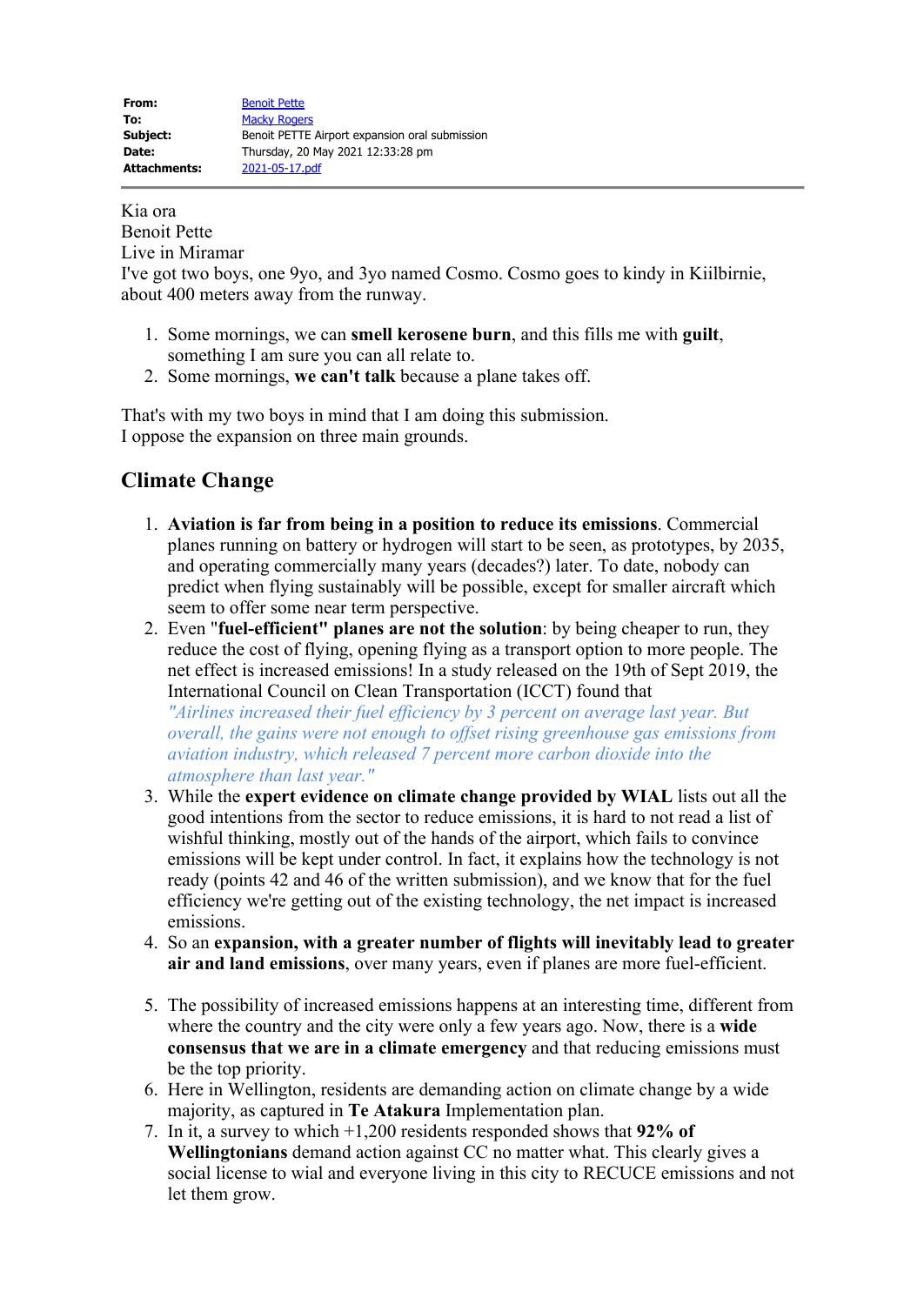- 8. This implementation plan sets a **43% city-wide emissions reduction by 2030** (with full carbon neutrality by 2050).
- 9. It lists 28 actions and reaches a mere **14% emissions reduction by 2030**.
- 10. The **airport is excluded** from these 28 actions, as outlined on page 12: "Aviation and marine account for almost 20% of this sector, but have limited immediately available solutions".
- 11. So not only Te Atakura can't demonstrate a viable plan to sufficiently reduce emissions, it is doing so with an airport excluded from the actions, with a constant emission level. Allowing these emissions to rise by allowing the **expansion would further reduce Te Atakura's ability** to reach its already failing target of 14%!!!
- 12. In short, **the expansion will lead to greater emissions, which goes against what Wellingtonians** want and make it harder for the city to reach already challenging targets.

## **Impact on residents**

- 1. Wellington is special in that its airport, unlike any other city in NZ or abroad, is located right in its heart. It begs the question: how far, how wide is our city prepared to sacrifice its amenities, its wellbeing, for the airport expansion?
- 2. Again, more planes, operating closer to homes, will directly, unequivocally, create a level of nuisance hardly bearable for local residents.
	- 1. No amount of expert evidence can deny that bringing planes closer to residents, from 250 meters away to under their windows, will create a **significant noise increase**, bringing havoc in their lives, a life they haven't chosen. Even the district plan recognizes the golf course was always meant to be used as a buffer from noise operation.
	- 2. No amount of expert evidence can deny **looking at a tarmac is more stressful** than the rolling hills of the current golf course.
	- 3. No amount of expert evidence can deny that **blowing kerosene burn** closer to these homes increase the risk of health-related incidents for these people.
- 3. Airport's proposal to mitigate these additional adverse effects by putting residents behind closed, double-glazed windows can not be remotely be seen as a viable solution.

Moreover, the airport's commitment to equipping the surrounding houses with double glazing has delivered on its promise for 135 houses, over 650 houses eligible for it, in 20 years! How long will it take to equip all the new houses that fall within the new noise boundary?

- 4. Same level of amenities, people never choose to live and work near an airport. Bringing the airport closer means people's lives will be worse.
- 5. The issue will be exacerbated with **Wellington's population** expected to grow.
- 6. This expansion is the **guarantee the nearby suburb will lock people in their own homes, or force them to move away**. It will deteriorate the Strathmore suburb.

## **Economy**

- 1. Even from an economic standpoint, we can see the airport is becoming more **a drag** than an income generation. **Emissions are and will be more and more, costed in the economy**.
- 2. For example, all government agencies now have to become **carbon neutral as early as 2025**! The additional costs to flying this will generate will be passed to ratepayers, or avoided altogether.
- 3. Now, we have a climate emergency, carbon credits will be introduced, the law will enforce carbon neutrality, flight shaming, change in NZ desired tourism profile and COVID (with WFH). What is the impact on demand?